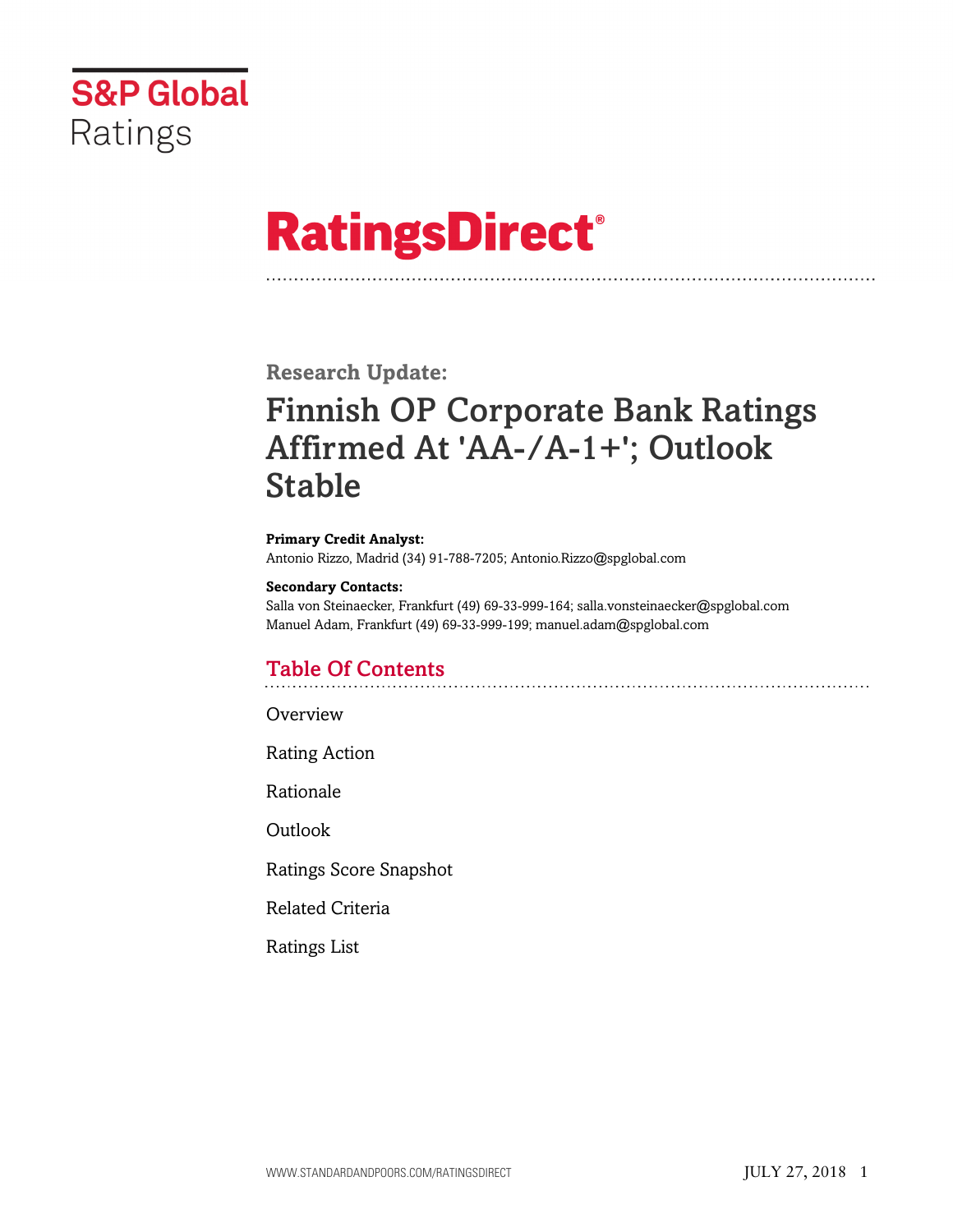**Research Update:**

## Finnish OP Corporate Bank Ratings Affirmed At 'AA-/A-1+'; Outlook Stable

#### <span id="page-1-0"></span>**Overview**

- We expect Finland-based OP Corporate Bank PLC (OP) to continue to strengthen its capital base over the next two years while building up a sizable cushion of bail-inable debt instruments over a four-year horizon.
- Relative to the risks that OP undertakes, capital remains a ratings strength for the bank.
- We are affirming our 'AA-/A-1+' ratings on OP.
- The stable outlook reflects our expectation that all factors driving our ratings are unlikely to change over the next 18-24 months.

#### <span id="page-1-1"></span>Rating Action

On July 27, 2018, S&P Global Ratings affirmed its 'AA-/A-1+' long- and short-term issuer credit ratings on Finland-based OP Corporate Bank PLC (OP). The outlook is stable.

We also affirmed our 'A-' issue ratings on subordinated debt instruments issued by OP Corporate Bank PLC.

At the same time, we affirmed the 'A+' long-term issuer credit rating and insurer financial strength ratings on core subsidiary OP Insurance Ltd. The outlook is stable.

#### <span id="page-1-2"></span>Rationale

The ratings on OP continue to reflect our view that capital remains a ratings strength, relative to the risks that the bank undertakes. The strong domestic franchise of the wider OP Financial Group (comprising about 157 member cooperative banks) and the bank's diversified business model, both of which have resulted in sound and predictable operating profitability, also support the rating.

We consider that, in line with its strategy, the bank has further boosted its capital and earnings position to a level that we now consider to be very strong. This is mainly because we now project the bank's risk-adjusted capital (RAC) ratio at 16.5%-17.0% by December 2020, compared with 14.6% on Dec. 31, 2017, and up from 12.7% on Dec. 31, 2016. The increase in the 2017 RAC ratio calculation was mostly due to a combination of higher retained earnings, lower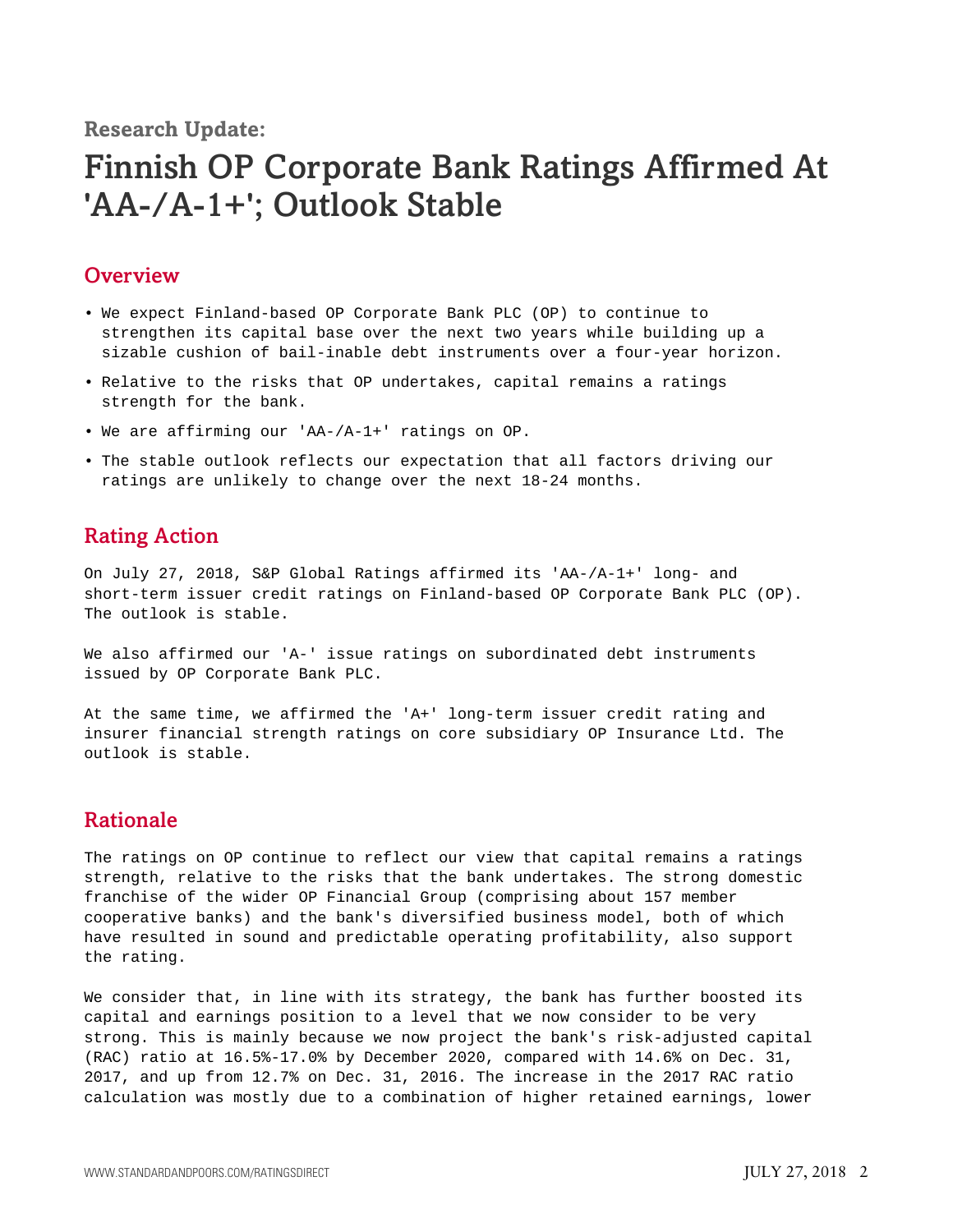deductions for equity in the insurance subsidiary, and contained inflation of risk-weighted assets. Moreover, as management is targeting a common equity Tier 1 (CET1) ratio of 22% by end-2019 (up from 20.0% at end-March 2018), we expect the bank to continue to build additional capital by issuing profit shares and organically through solid earnings retention. Specifically, while ultra-low interest rates in Europe and heavy investments in digitalization and service improvements remain a constraint, the sustained business volumes--both in banking (+5% year-on-year loan growth expected this year and next) and insurance--coupled with still-low provisioning levels, will support bottom-line profitability.

However, our improved assessment of capitalization does not affect the rating since it is offset by a downward revision of our view of the bank's risk profile. Nevertheless, we continue to assess the combination of capital and risk as a rating strength for OP's creditworthiness. We believe OP maintains sound underwriting standards and asset quality in its lending book, but our assessment of the bank's risk profile takes into account its geographic concentration in Finland and the higher exposure to real estate in its loan book compared with peers operating in environments with similar economic risks.

We maintain our positive view of the group's business position. Specifically, we view OP as a dominant player in the Finnish market, where it benefits from market shares of 20%-40% in both banking and insurance activities. The bank's business diversification supports the resilience and predictability of earnings, as around a third of its profit before tax comes from insurance and wealth management activities.

In our view, the group's funding mix remains sound and dominated by customer deposits. It also has proven access to capital markets. The group has gradually increased its liquidity buffers, which now cover maturing short-term wholesale debt by about 2x as of March 2018.

We maintain one notch of uplift in the group credit profile, and so the long-term ratings on OP, since we still consider that the group will increase its additional loss-absorbing capacity (ALAC) over the next four years. Based on our new assessment of capital, we estimate that the ALAC buffer equalled 2% of S&P Global Ratings' risk-weighted assets at year-end 2017 and project that it will increase beyond our threshold of 5.0% for a one-notch uplift by end-2021. This reflects our expectation of: 1) the group's capital build-up in line with our RAC ratio forecasts; 2) a gradual replacement of maturing capital instruments with ALAC-eligible instruments; and 3) future regulatory requirements leading the group to maintain or moderately increase its existing buffer of loss-absorbing capacity.

Although we regard OP Insurance Ltd. as a core group entity, we believe the Finnish resolution framework will exclude insurance activities from a bail-in process of OP Financial Group. For this reason, we equalize our long-term ratings on OP Insurance with our 'a+' assessment of OP Financial Group's unsupported group credit profile.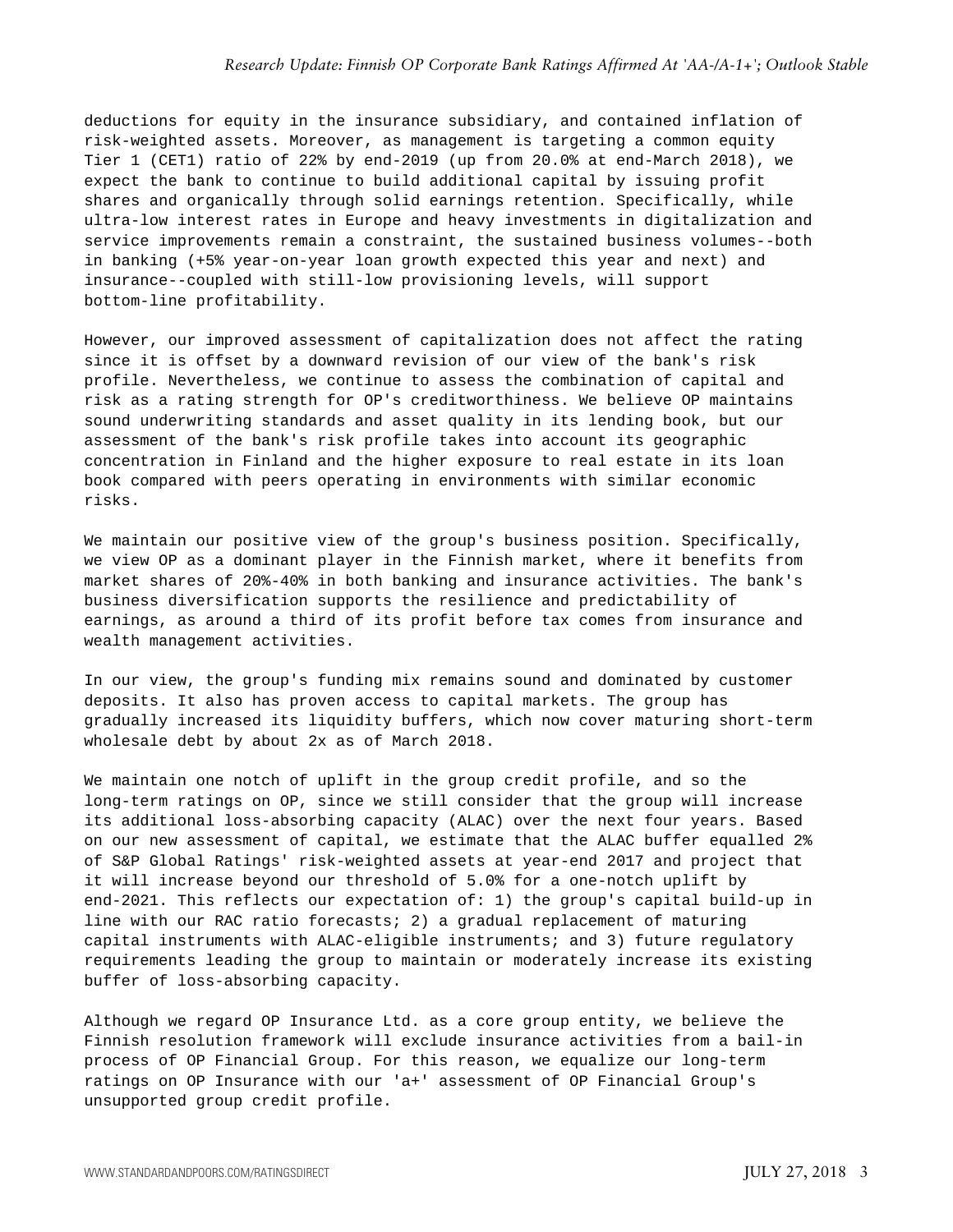#### <span id="page-3-0"></span>**Outlook**

The stable outlook on OP reflects our expectation that the creditworthiness of the wider OP Financial Group is unlikely to change over the next two years and that the support mechanism within the group--underpinned by the joint liability between members of the group--remains unchanged. Owing to OP Financial Group's position as a leading bancassurance group, we expect it will continue to benefit from the improving operating environment over the next two years, which should translate into stable high earnings and retention of capital reserves. Specifically, this reflects our expectation that our RAC ratio for the bank will reach a sustainable level above 15% in the next two years and that the bank will continue to build up its regulatory minimum requirement for own funds and eligible liabilities (MREL), which we consider a rating strength in our one-notch uplift for ALAC.

We could lower the rating if we considered that the bank's ALAC buffer was unlikely to exceed our threshold of 5% of S&P Global Ratings' risk-weighted assets over a two-to-four-year ramp-up period.

An upgrade is remote at this stage.

The stable outlook on OP Insurance reflects that on its parent, OP Corporate Bank.

#### <span id="page-3-1"></span>Ratings Score Snapshot

|                      | To                 | From              |
|----------------------|--------------------|-------------------|
| Issuer Credit Rating | $AA$ -/Stable/A-1+ | $AA-/Stable/A-1+$ |
| SACP                 | $a+$               | $a+$              |
| Anchor               | $a -$              | $a-$              |
| Business Position    | $Strong (+1)$      | $Strong (+1)$     |
| Capital and Earnings | Very Strong (+2)   | $Strong (+1)$     |
| Risk Position        | Moderate $(-1)$    | Adequate $(0)$    |
| Funding and          | Average and        | Average and       |
| Liquidity            | Adequate $(0)$     | Adequate $(0)$    |
| Support              | $(+1)$             | $(+1)$            |
| ALAC Support         | $(+1)$             | $(+1)$            |
| GRE Support          | (0)                | (0)               |
| Group Support        | (0)                | (0)               |
| Sovereign Support    | (0)                | (0)               |
| Additional Factors   | (0)                | (0)               |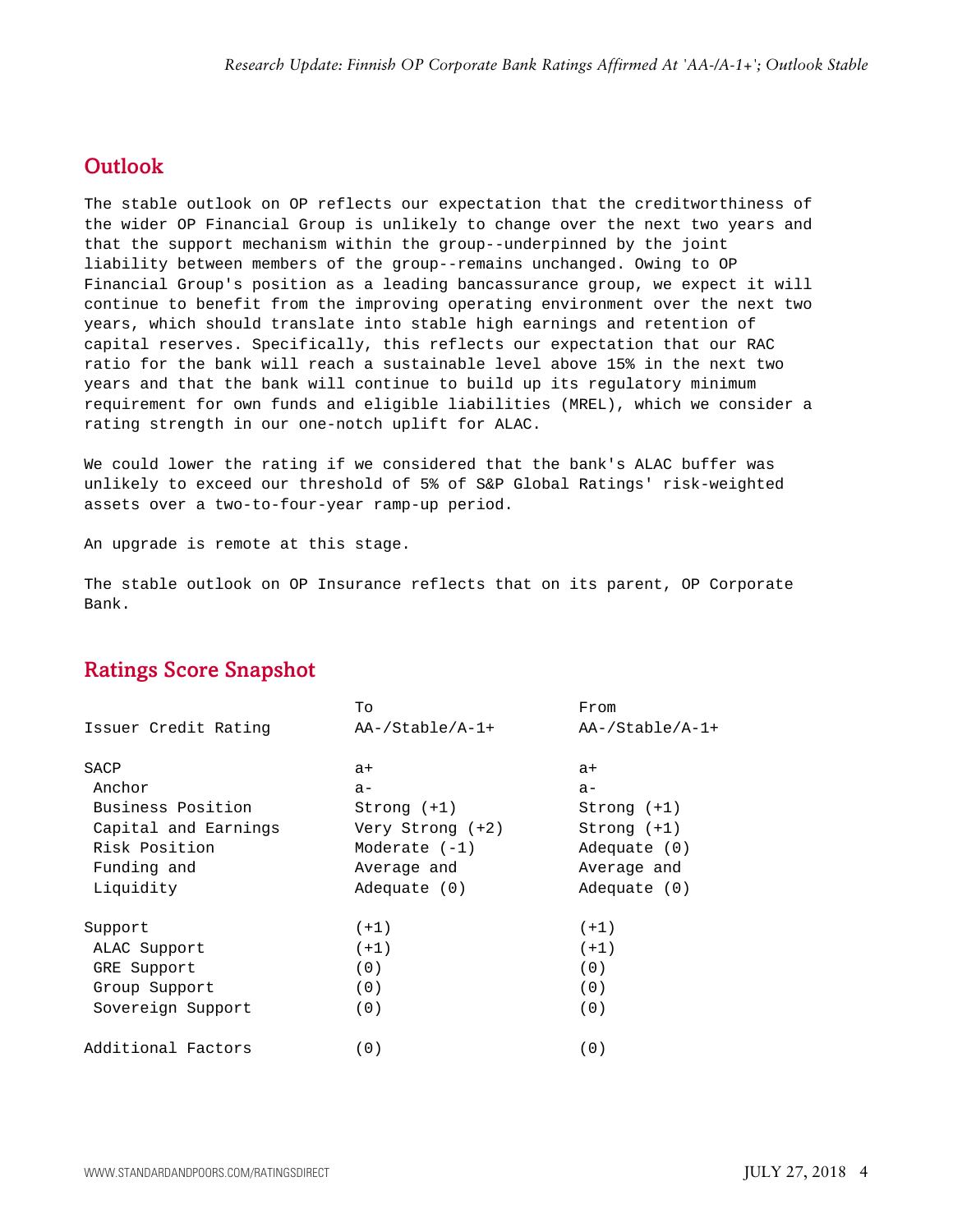#### <span id="page-4-0"></span>Related Criteria

- Criteria Financial Institutions General: Methodology For Assigning Financial Institution Resolution Counterparty Ratings, April 19, 2018
- Criteria Financial Institutions General: Risk-Adjusted Capital Framework Methodology, July 20, 2017
- General Criteria: Methodology For Linking Long-Term And Short-Term Ratings , April 7, 2017
- Criteria Financial Institutions Banks: Bank Rating Methodology And Assumptions: Additional Loss-Absorbing Capacity, April 27, 2015
- Criteria Financial Institutions Banks: Bank Hybrid Capital And Nondeferrable Subordinated Debt Methodology And Assumptions, Jan. 29, 2015
- General Criteria: Group Rating Methodology, Nov. 19, 2013
- Criteria Financial Institutions Banks: Quantitative Metrics For Rating Banks Globally: Methodology And Assumptions, July 17, 2013
- Criteria Financial Institutions Banks: Banks: Rating Methodology And Assumptions, Nov. 9, 2011
- Criteria Financial Institutions Banks: Banking Industry Country Risk Assessment Methodology And Assumptions, Nov. 9, 2011
- General Criteria: Use Of CreditWatch And Outlooks, Sept. 14, 2009
- Criteria Financial Institutions Banks: Commercial Paper I: Banks, March 23, 2004

#### <span id="page-4-1"></span>Ratings List

Ratings Affirmed

| OP Corporate Bank PLC          |                    |
|--------------------------------|--------------------|
| Issuer Credit Rating           | $AA$ -/Stable/A-1+ |
| Resolution Counterparty Rating | $AA-/--/A-1+$      |
| Senior Unsecured               | $A -$              |
| Subordinated                   | $A -$              |
| Commercial Paper               | $A-1+$             |
| OP Insurance Ltd               |                    |
| Issuer Credit Rating           |                    |
| Local Currency                 | $A+/Stable/--$     |
| Financial Strength Rating      |                    |
| Local Currency                 | $A+/Stable/--$     |
|                                |                    |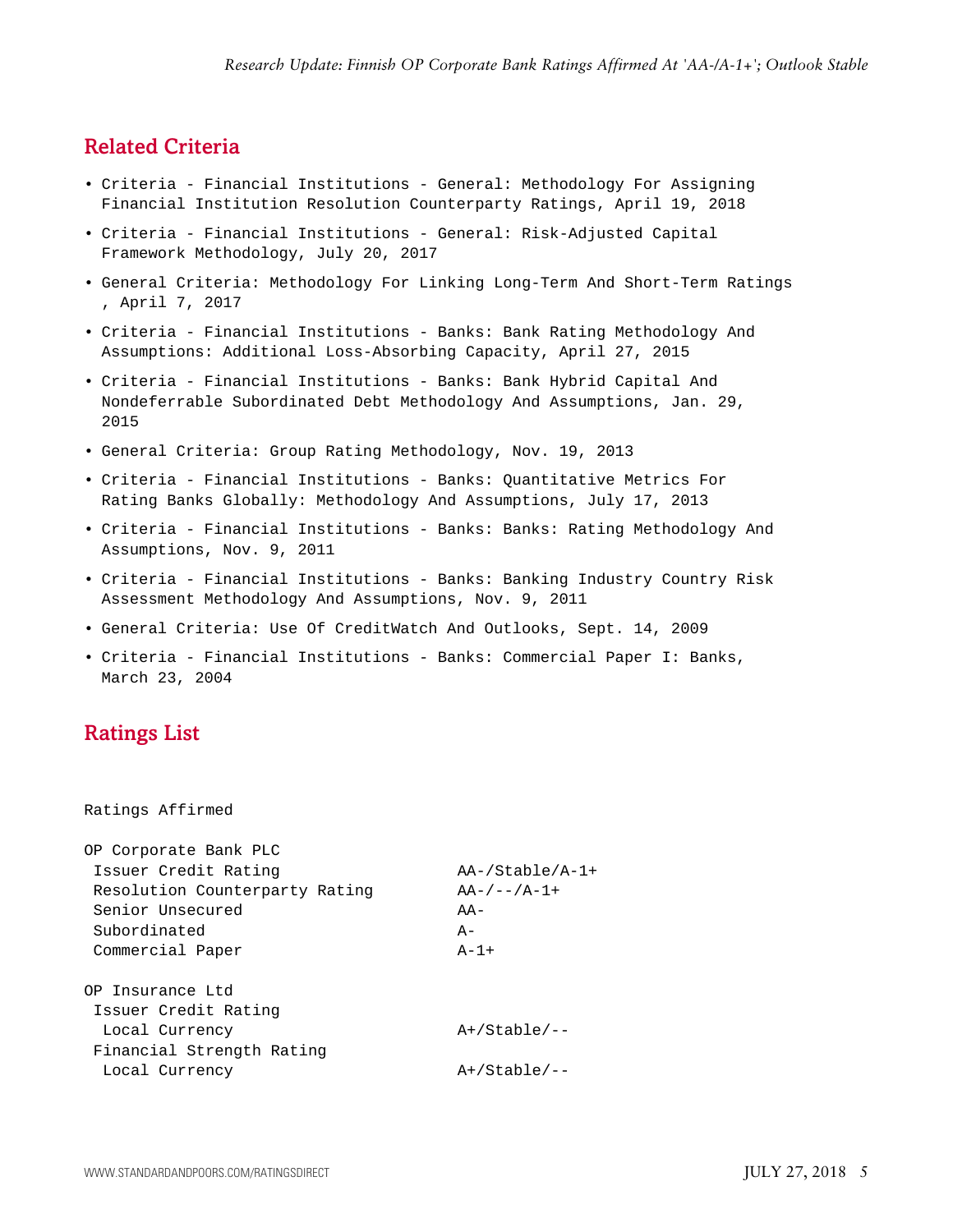Certain terms used in this report, particularly certain adjectives used to express our view on rating relevant factors, have specific meanings ascribed to them in our criteria, and should therefore be read in conjunction with such criteria. Please see Ratings Criteria at www.standardandpoors.com for further information. Complete ratings information is available to subscribers of RatingsDirect at www.capitaliq.com. All ratings affected by this rating action can be found on S&P Global Ratings' public website at www.standardandpoors.com. Use the Ratings search box located in the left column. Alternatively, call one of the following S&P Global Ratings numbers: Client Support Europe (44) 20-7176-7176; London Press Office (44) 20-7176-3605; Paris (33) 1-4420-6708; Frankfurt (49) 69-33-999-225; Stockholm (46) 8-440-5914; or Moscow 7 (495) 783-4009.